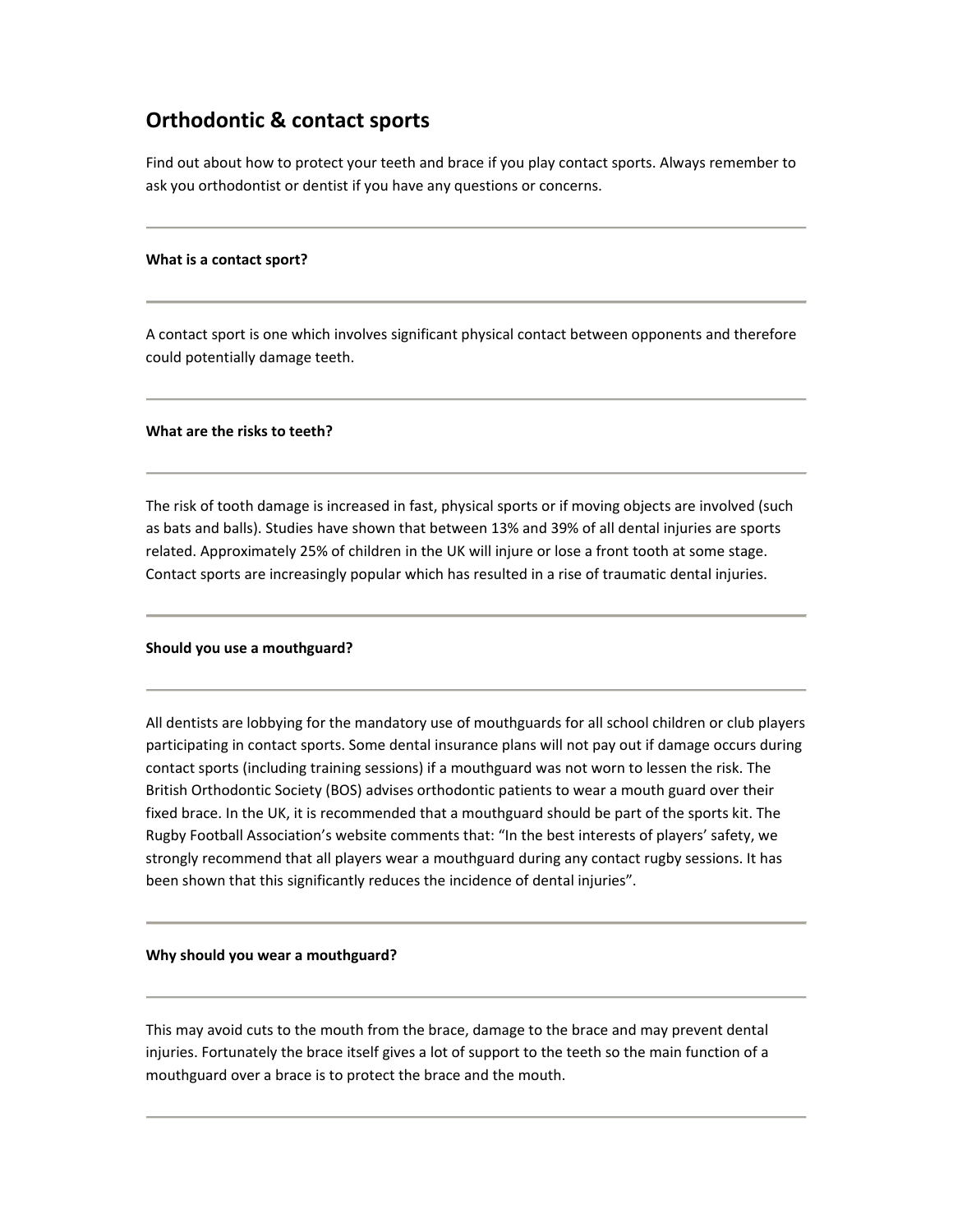Mouthguards are pliable and made from impact absorbing materials such as polyethylene vinyl acetate (pEVA). This is an odourless, tasteless, non‐toxic polymer which offers resistance to abrasion and is durable enough to last at least a whole season of sports competition and training.

## **What types of mouthguard are there?**

*New mouthguards are designed to fit comfortably in the mouth and are not bulky, allowing easy speech, swallowing and breathing. The BOS advises that conventional mouthguards do not work with braces because the teeth are shifting, which means they become ill‐ fitting very quickly. Fortunately there are several different types of 'ortho‐guard' mouthguards specially designed to fit over fixed braces and the BOS recommends that this is the best type to use with a fixed brace.*

Your orthodontist will be able to advice on an appropriate mouthguard or advise the patient where to obtain the most suitable one to suit their needs:

# **1. Ortho‐guard**

Some companies are now making special off the shelf 'ortho-guard' mouthguards for patients with braces which feature a channel or trough to accommodate the brace and allow for tooth movement. 'Boil and bite' mouthguards can be shaped to fit by softening in boiling water and then sucked to mould to the contours of the mouth. This means that as the teeth move, the mouthguard can be remoulded to adapt to the new shape of the mouth.

# **2. Custom‐made mouthguards.**

Due to the movement of teeth during orthodontic treatment, a tailor-made mouthguard would need to be changed frequently and may not a viable option for the orthodontic patient (unless the fixed appliance has been fully fitted before the mouthguard is made). The custom-made mouthguard supplier should make the guard so it allows the teeth to move during treatment and must instruct the user about how to modify the mouthguard if it becomes too tight. If a great deal of tooth movement takes place, patients may require a new mouthguard.

## **What should you consider when choosing a mouthguard?**

- It should be comfortable, well-fitting and not prone to dislodging on impact.
- It should provide adequate thickness of material (4mm) over vulnerable areas to reduce impact forces.